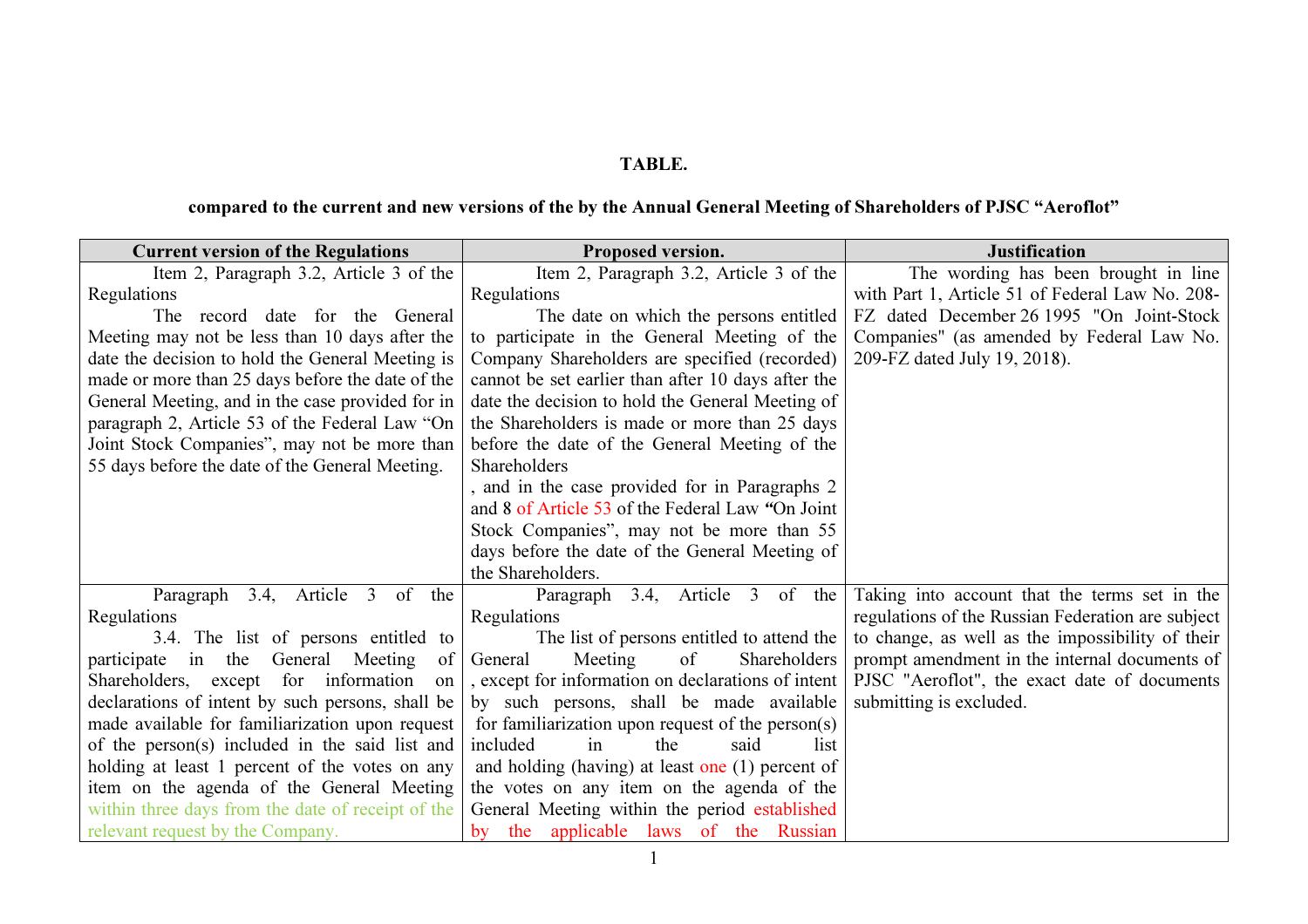|                                                                                                                                                                                                                                                                                                                                                                                                                                                                      | Federation.                                                                                                                                                                                                                                                                                                                                                                                                                                                                                                                                                                                                                                                                 |                                                                                                                                                                                                                        |
|----------------------------------------------------------------------------------------------------------------------------------------------------------------------------------------------------------------------------------------------------------------------------------------------------------------------------------------------------------------------------------------------------------------------------------------------------------------------|-----------------------------------------------------------------------------------------------------------------------------------------------------------------------------------------------------------------------------------------------------------------------------------------------------------------------------------------------------------------------------------------------------------------------------------------------------------------------------------------------------------------------------------------------------------------------------------------------------------------------------------------------------------------------------|------------------------------------------------------------------------------------------------------------------------------------------------------------------------------------------------------------------------|
| 4.8, Article 4 of the<br>Paragraph<br>Regulations<br>In addition<br>the items proposed by<br>to<br>shareholders for the agenda of the General<br>Meeting as well as in case of absence of any<br>proposals, absence or insufficient number of<br>nominees proposed by shareholders for forming<br>the respective body, the Board of Directors may<br>include items in the agenda of the General<br>Meeting or place nominees on the ballot at its<br>own discretion. | 4.8, Article 4 of the<br>Paragraph<br>Regulations<br>In addition to items proposed by<br>shareholders for inclusion in the agenda of a<br>General Meeting of Shareholders as well as by<br>nominees proposed by shareholders for the<br>formation of the relevant body, the Board of<br>Directors of the Company shall be entitled to<br>include items in the agenda of the General<br>Meeting of Shareholders and (or) nominees into<br>the nominee list for election to the relevant<br>Company body at its sole discretion. The<br>number of nominees proposed by the Board of<br>Directors of the Company may not exceed the<br>number of members of the relevant body. | The wording has been brought in line with<br>Part 7, Art. 53 of Federal Law dated 26.12.1995<br>No. 208-FZ "On Joint-Stock Companies" (as<br>amended by Federal Law dated 19.07.2018 No.<br>209-FZ).                   |
| 5.3, Article 5 of the<br>Paragraph<br>Regulations<br>5.3. The Company shall publish information<br>about the General Meeting not later than 25<br>(twenty five) days prior to the date of the<br>meeting or not later than 30 days prior to the<br>date of the General Meeting of shareholders, if<br>the agenda of such meeting<br>includes<br>reorganization of the Company.                                                                                       | Paragraph 5.3, Article 5 of the<br>Regulations<br>5.3. The Company is obliged to publish<br>information about holding a General Meeting of<br>Shareholders not later than thirty (30) days<br>before the date thereof unless a longer period is<br>provided for by the laws.                                                                                                                                                                                                                                                                                                                                                                                                | The term is extended in order to improve<br>the practice of corporate management of PJSC<br>"Aeroflot" in accordance with recommendations<br>of Paragraph 2 of the Corporate Governance<br>Code.                       |
| Paragraph 5.5, Article 5 of the<br>Regulations<br>5.5. The information (materials) to be<br>made available to persons entitled to participate<br>in the General Meeting during preparation for<br>the General Meeting includes the following: the                                                                                                                                                                                                                    | Paragraph 5.5, Article 5 of the<br>Regulations<br>The information (materials) to<br>be<br>submitted to persons entitled to attend the<br>General Meeting of Shareholders during the<br>preparation for the General Meeting shall                                                                                                                                                                                                                                                                                                                                                                                                                                            | The wording has been brought in line with<br>Paragraph 3, Article 52 of Federal Law No. 208-<br>FZ dated December 26 1995 "On Joint-Stock<br>Companies" (as amended by Federal Law No.<br>209-FZ dated July 19, 2018). |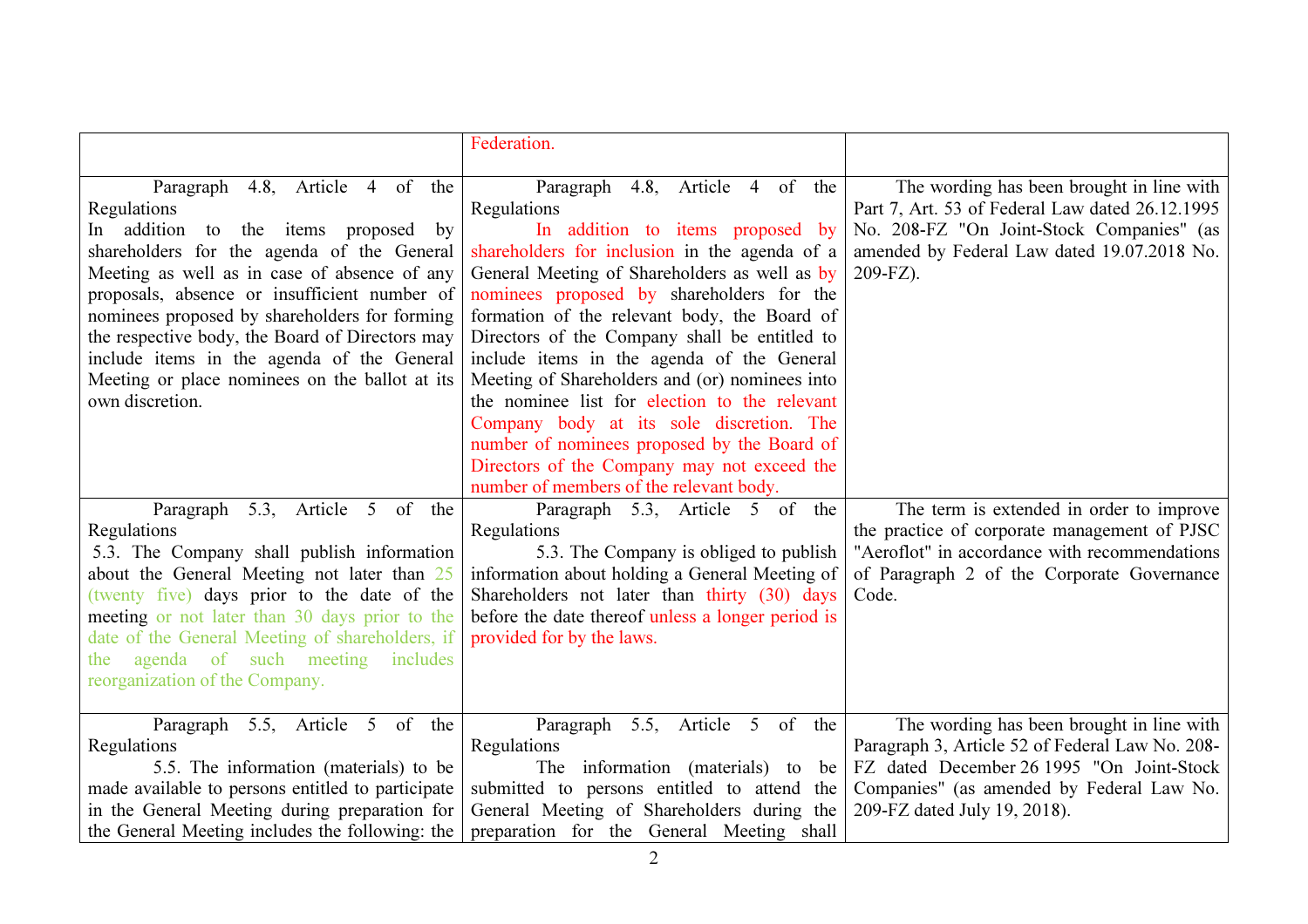| Company's annual report and an audit report of   | include: the Company's annual report and an      |                                               |
|--------------------------------------------------|--------------------------------------------------|-----------------------------------------------|
| the Company's Audit Commission, the annual       | audit report of the Company's Audit              |                                               |
| accounting (financial)<br>statements of the      | Commission, annual accounting (financial)        |                                               |
| Company, an auditor's report; a report of the    | statements of the Company, auditor's report,     |                                               |
| Audit Commission on the audit of the annual      | opinion of the Audit Commission of the           |                                               |
| financial statements, information on the persons | Company on the results of the auditing of the    |                                               |
| nominated for election to the Company's Board    | annual accounting statements, information on     |                                               |
| Audit<br>Commission;<br>Directors<br>and<br>of   | the nominees for election to the Board of        |                                               |
| recommendations of the Company's Board of        | Directors of the Company and to the Audit        |                                               |
| Directors regarding distribution of profits,     | Commission of the Company, recommendations       |                                               |
| including the amount of dividends on Company     | of the Board of Directors of the Company on the  |                                               |
| shares and the terms and conditions of payment   | profit allocation including the dividends amount |                                               |
| thereof, and losses of the Company for the       | payable on the Company shares and procedures     |                                               |
| reporting year; draft amendments proposed to be  | of payment thereof, and of the Company losses    |                                               |
| made to the Company's Articles of Association    | at the end of the reporting year, draft changes  |                                               |
| or a draft of a new version of the Company's     | and amendments to the Articles of Association    |                                               |
| Articles of Association; an opinion of the       | of the Company or a draft new revision thereof,  |                                               |
| Company's Board of Directors on a major          | draft internal documents of the Company,         |                                               |
| transaction, the Company's report on related-    | subject to approval by the General Meeting of    |                                               |
| party transactions entered into by the Company   | Shareholders, an opinion of the Company's        |                                               |
| in the reporting year, and other information     | Board of Directors on a major transaction, the   |                                               |
| provided for by current legislation of the       | Company's report on related party transactions   |                                               |
| Russian Federation and these Regulations.        | entered into by the Company in the reporting     |                                               |
|                                                  | year, and other information as provided by the   |                                               |
|                                                  | applicable legislation of Russian Federation and |                                               |
|                                                  | these Regulations.                               |                                               |
|                                                  | Paragraph 5.5.4 Article 5 of the                 | A new paragraph was added, followed by a      |
|                                                  | Regulations                                      | shift in the document numbering in order to   |
|                                                  | The additional information (materials)           | improve the corporate governance practices of |
|                                                  | that must be made available to persons entitled  | PJSC "Aeroflot" (in accordance with the       |
|                                                  | to participate in the General Meeting of         | recommendations of Subparagraph 5, Paragraph  |
|                                                  | Shareholders during preparation for the meeting, | 10 of the Corporate Governance Code).         |
|                                                  | the agenda of which includes the issue of        |                                               |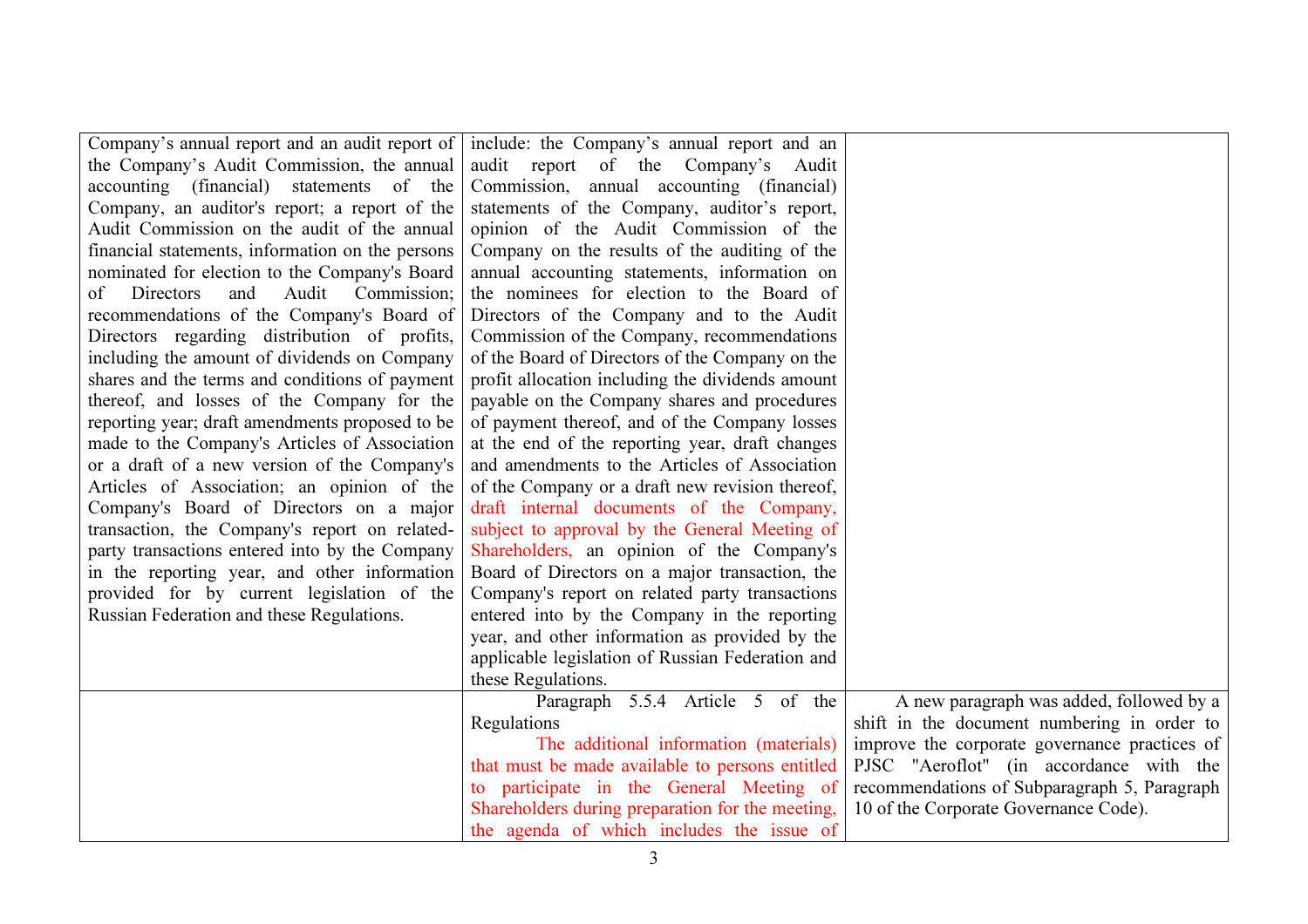|                                                   | (additions)<br>introducing<br>changes<br>the<br>to |                                                 |
|---------------------------------------------------|----------------------------------------------------|-------------------------------------------------|
|                                                   | Company's Articles of Association and/or           |                                                 |
|                                                   | documents regulating the activities of its bodies  |                                                 |
|                                                   | includes comparative tables of changes             |                                                 |
|                                                   | (additions) made to the specified documents        |                                                 |
|                                                   | with justification for the need to make each       |                                                 |
|                                                   | change (addition), as well as existing and new     |                                                 |
|                                                   | edition of the specified documents.                |                                                 |
| Paragraph 5.5, Article 5 of the                   | Paragraph 5.5, Article 5 of the                    | The wording has been brought in line with       |
| Regulations                                       | Regulations                                        | Paragraph 3, Article 52 of Federal Law No. 208- |
| 5.5. The information (materials) to be            | The information (materials) to be                  | FZ dated December 26 1995 "On Joint-Stock       |
| made available to persons entitled to participate | submitted to persons entitled to attend the        | Companies" (as amended by Federal Law No.       |
| in the General Meeting during preparation for     | General Meeting of Shareholders during the         | 209-FZ dated July 19, 2018).                    |
| the General Meeting includes the following: the   | preparation for the General Meeting shall          |                                                 |
| Company's annual report and an audit report of    | include: the Company's annual report and an        |                                                 |
| the Company's Audit Commission, the annual        | audit report of the Company's<br>Audit             |                                                 |
| accounting (financial) statements of the          | Commission, annual accounting (financial)          |                                                 |
| Company, an auditor's report; a report of the     | statements of the Company, auditor's report,       |                                                 |
| Audit Commission on the audit of the annual       | opinion of the Audit Commission of the             |                                                 |
| financial statements, information on the persons  | Company on the results of the auditing of the      |                                                 |
| nominated for election to the Company's Board     | annual accounting statements, information on       |                                                 |
| Audit Commission;<br>Directors<br>and<br>of       | the                                                |                                                 |
| recommendations of the Company's Board of         | nominees for election to the Board of Directors    |                                                 |
| Directors regarding distribution of profits,      | of the Company and to the Audit Commission of      |                                                 |
| including the amount of dividends on Company      | the Company, recommendations of the Board of       |                                                 |
| shares and the terms and conditions of payment    | Directors of the Company on the profit             |                                                 |
| thereof, and losses of the Company for the        | allocation including the dividends amount          |                                                 |
| reporting year; draft amendments proposed to be   | payable on the Company shares and procedures       |                                                 |
| made to the Company's Articles of Association     | of payment thereof, and of the Company losses      |                                                 |
| or a draft of a new version of the Company's      | at the end of the reporting year, draft changes    |                                                 |
| Articles of Association; an opinion of the        | and amendments to the Articles of Association      |                                                 |
| Company's Board of Directors on a major           | of the Company or a draft new revision thereof,    |                                                 |
| transaction, the Company's report on related-     | draft internal documents of the Company,           |                                                 |